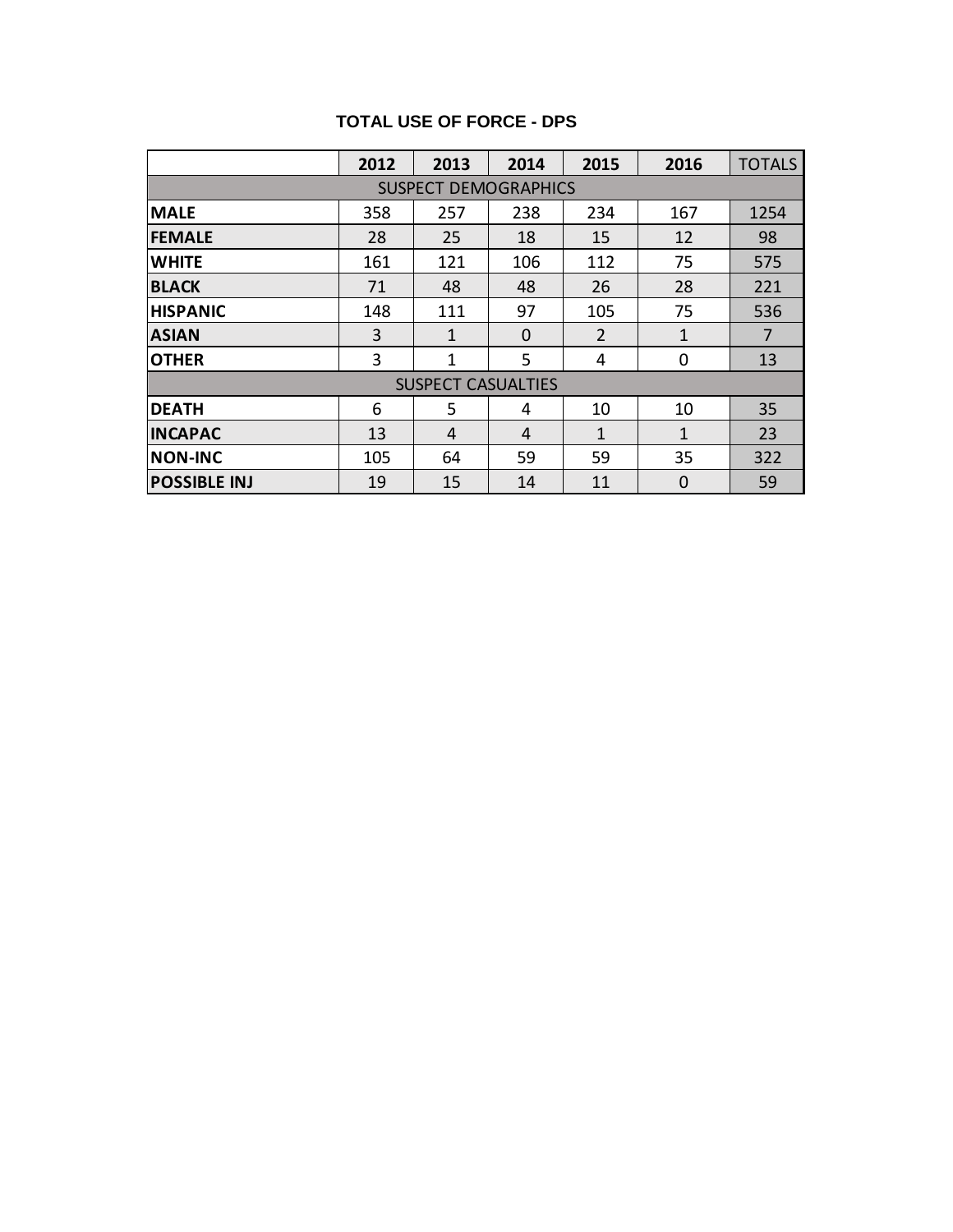### **TOTAL USE OF FORCE**

 $2012 - 2016$ 



# TOTAL – 1352

– 2013 = Decrease of 26.9% – 2014 = Decrease of 9.2% – 2015 = Decrease of 2.7% – 2016 = Decrease of 28.1**% – 2016 = Decrease of 53.6%**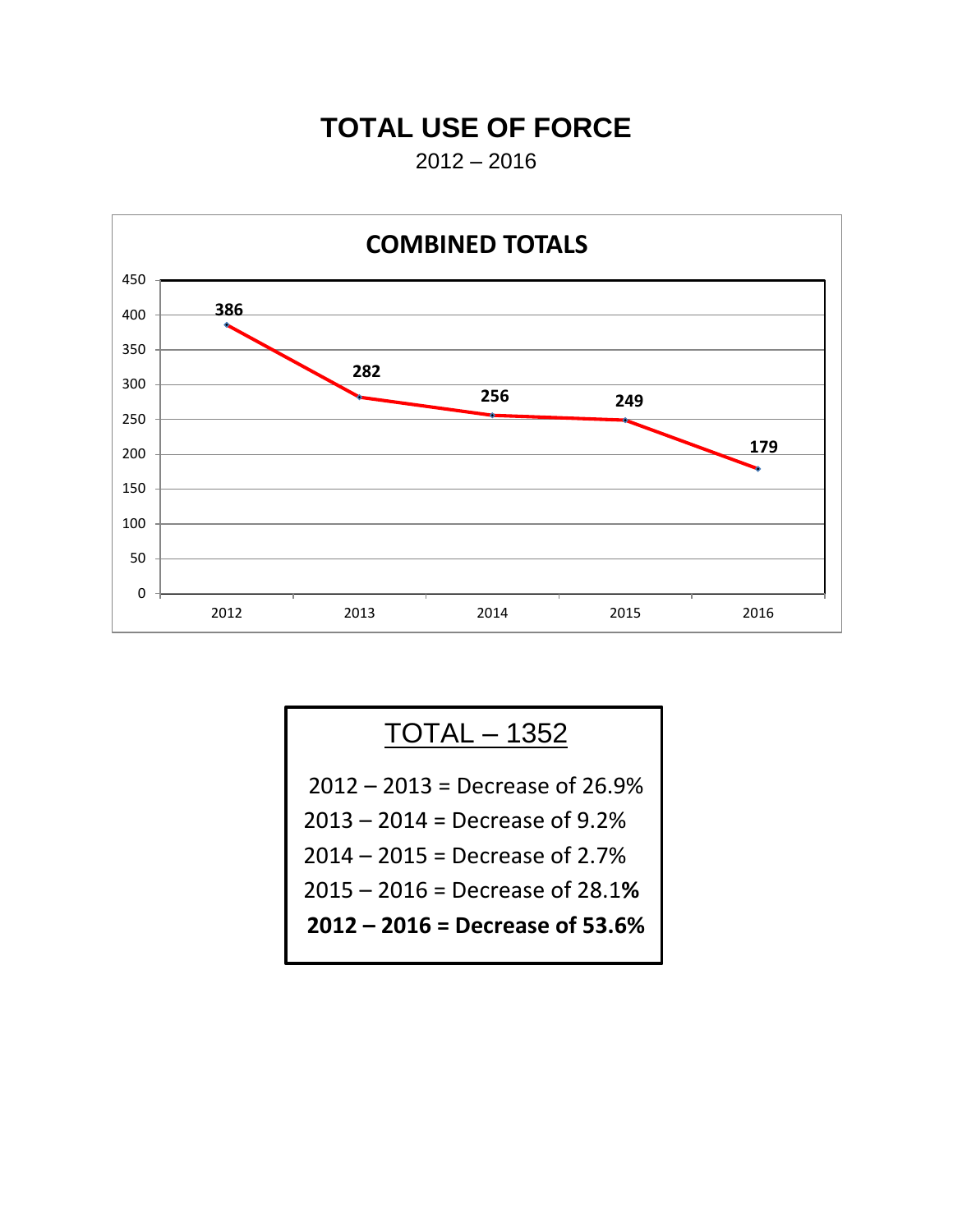# **USE OF FORCE EXCLUDING INJURY OR DEATH BY A FIREARM**

2012 – 2016



### TOTAL – 1293

– 2013 = Decrease of 27.0%

- 2014 = Decrease of 10.2%
- 2015 = Decrease of 3.2%
- 2016 = Decrease of 30.8%

**– 2016 = Decrease of 48.8%**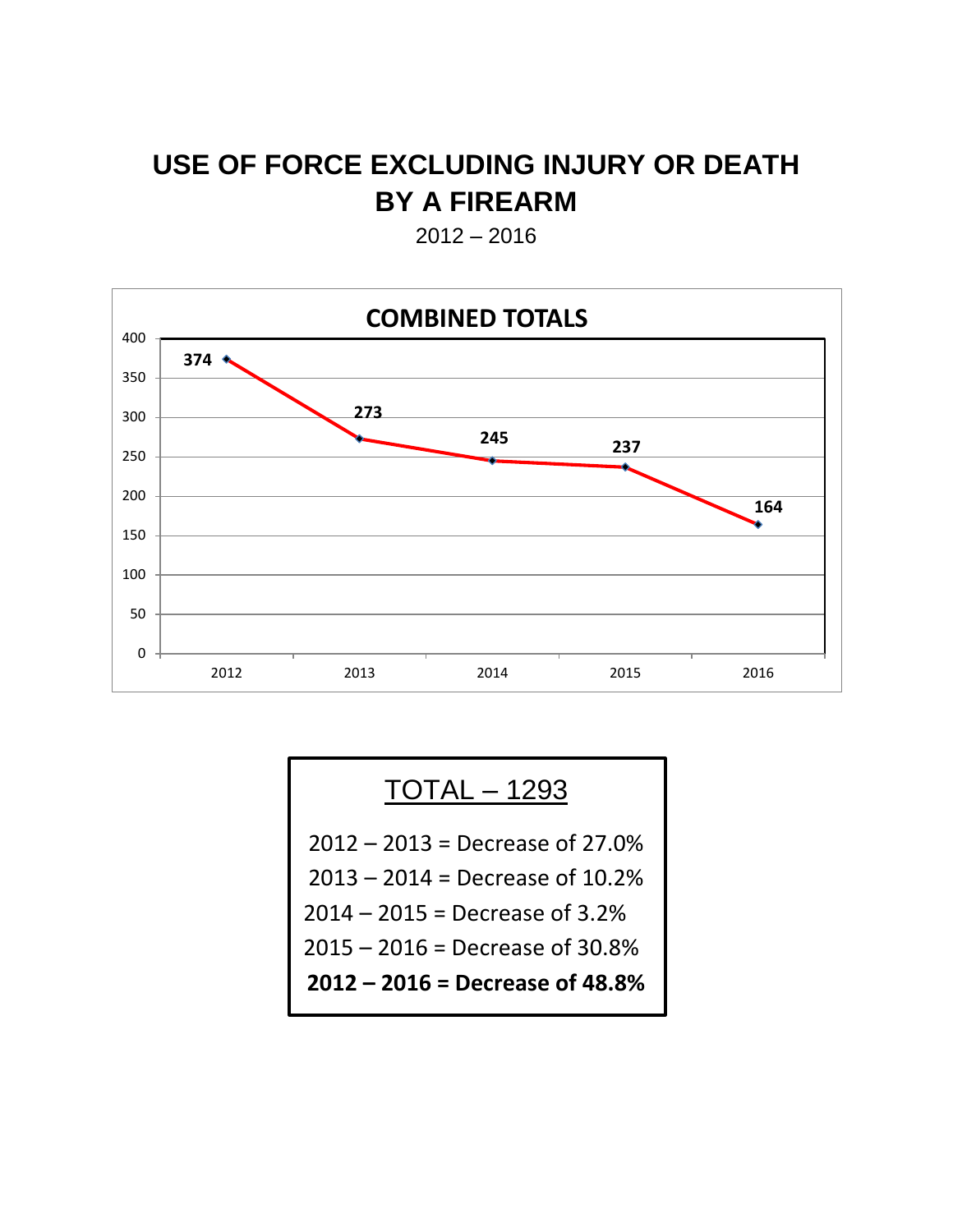# **USE OF FORCE EXCLUDING INJURY OR DEATH BY A FIREARM**

Suspect Demographics 2012 – 2016